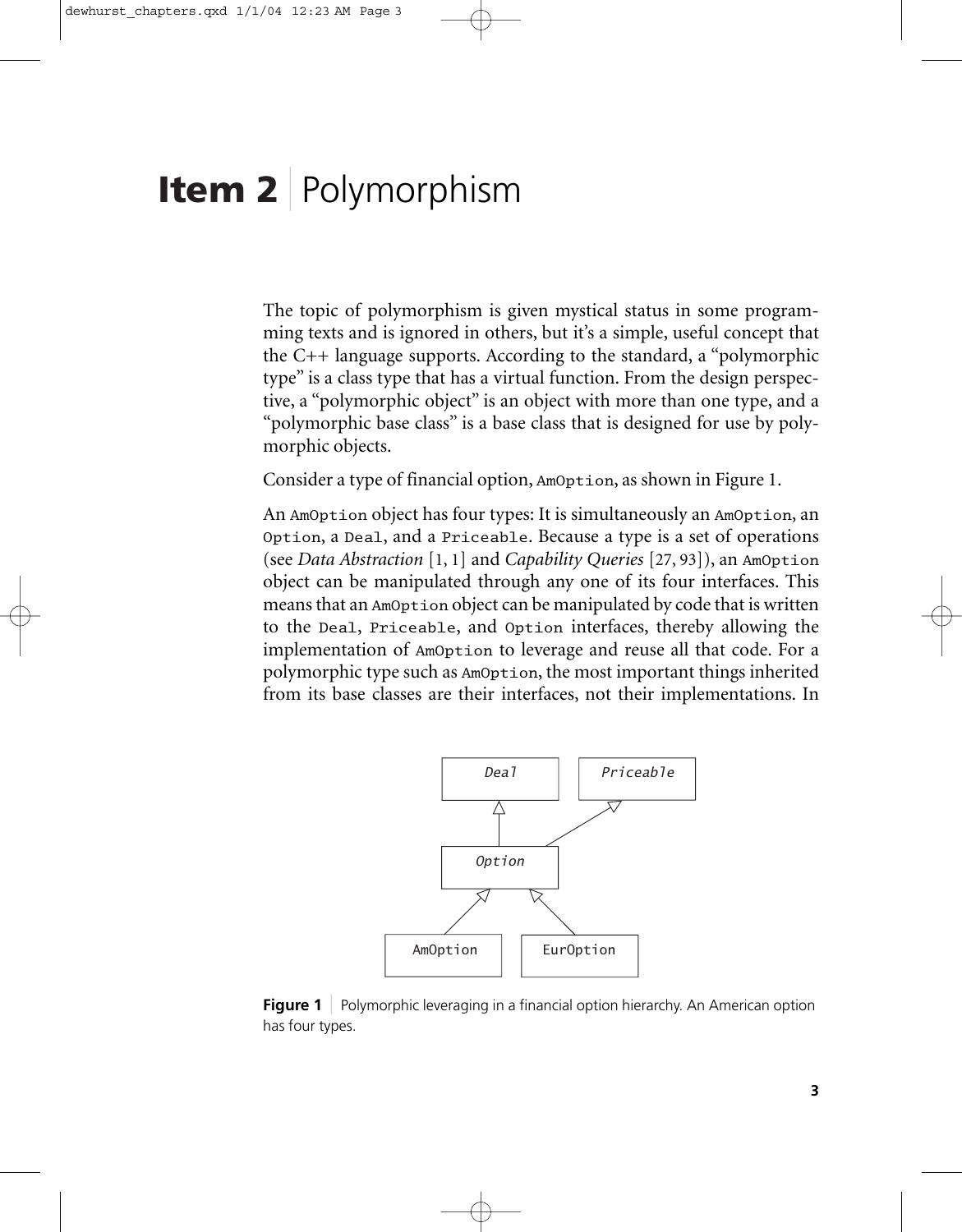## **4** ❘ *Item 2 Polymorphism*

fact, it's not uncommon, and is often desirable, for a base class to consist of nothing but interface (see *Capability Queries* [27, 93]).

Of course, there's a catch. For this leveraging to work, a properly designed polymorphic class must be substitutable for each of its base classes. In other words, if generic code written to the Option interface gets an AmOption object, that object had better behave like an Option!

This is not to say that an AmOption should behave identically to an Option. (For one thing, it may be the case that many of the Option base class's operations are pure virtual functions with no implementation.) Rather, it's profitable to think of a polymorphic base class like Option as a contract. The base class makes certain promises to users of its interface; these include firm syntactic promises that certain member functions can be called with certain types of arguments and less easily verifiable semantic promises concerning what will actually occur when a particular member function is called. Concrete derived classes like AmOption and EurOption are subcontractors that implement the contract Option has established with its clients, as shown in Figure 2.

For example, if Option has a pure virtual price member function that gives the present value of the Option, both AmOption and EurOption must implement this function. It obviously won't implement identical behavior for these two types of Option, but it should calculate and return a price, not make a telephone call or print a file.



**Figure 2**  $\vert$  A polymorphic contractor and its subcontractors. The Option base class specifies a contract.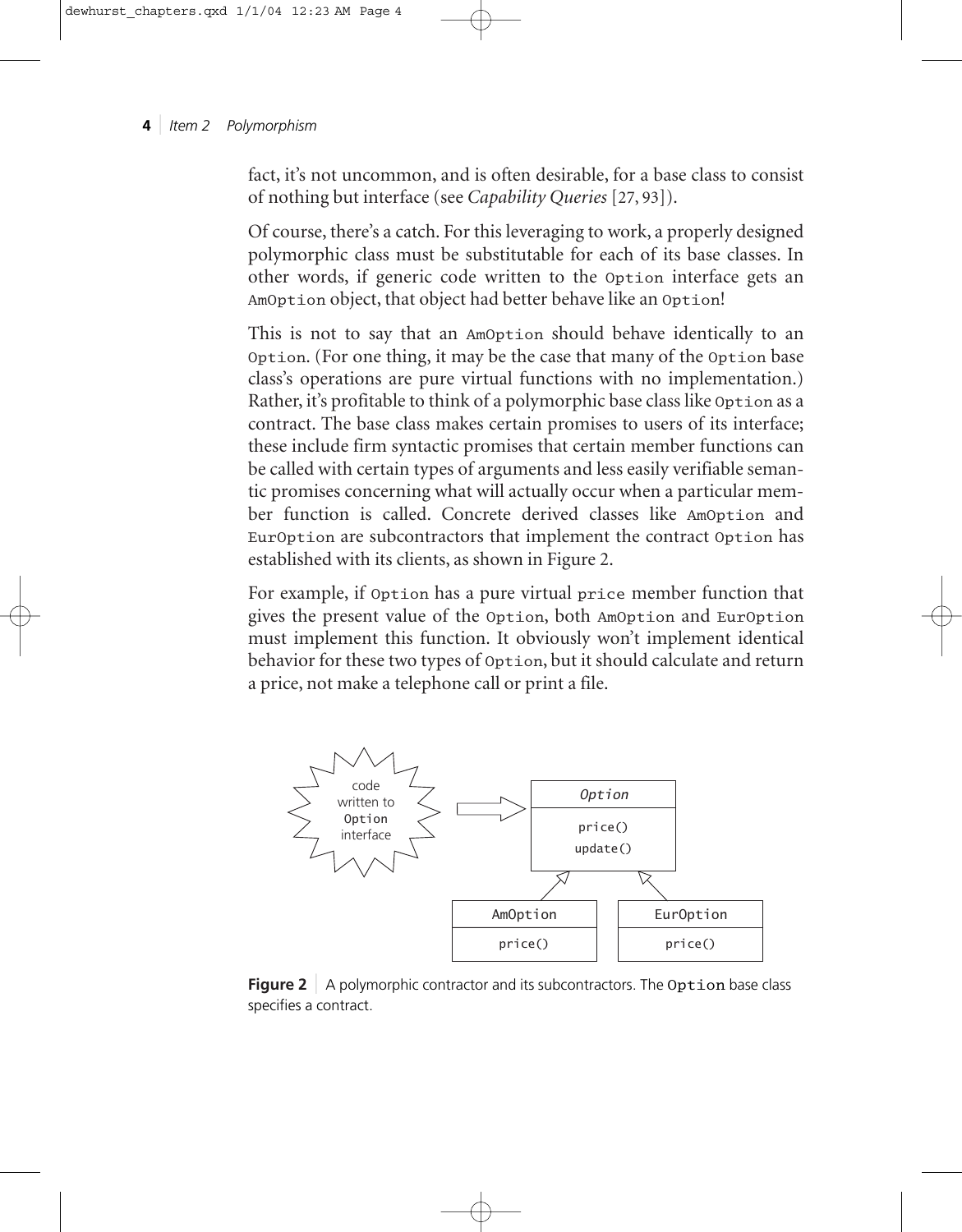On the other hand, if I were to call the price function of two different interfaces to the *same* object, I'd better get the same result. Essentially, either call should bind to the same function:

```
AmOption *d = new AmOption;
Option *b = d;d->price(); // if this calls AmOption::price...
b->price(); // ...so should this!
```
This makes sense. (It's surprising how much of advanced object-oriented programming is basic common sense surrounded by impenetrable syntax.) If I were to ask you, "What's the present value of that American option?" I'd expect to receive the same answer if I'd phrased my question as, "What's the present value of that option?"

The same reasoning applies, of course, to an object's nonvirtual functions:

```
b->update(); // if this calls Option::update...
d->update(); // ...so should this!
```
The contract provided by the base class is what allows the "polymorphic" code written to the base class interface to work with specific options while promoting healthful ignorance of their existence. In other words, the polymorphic code may be manipulating AmOption and EurOption objects, but as far as it's concerned they're all just Options.Various concrete Option types can be added and removed without affecting the generic code that is aware only of the Option base class. If an AsianOption shows up at some point, the polymorphic code that knows only about Options will be able to manipulate it in blissful ignorance of its specific type, and if it should later disappear, it won't be missed.

By the same token, concrete option types such as AmOption and EurOption need to be aware only of the base classes whose contracts they implement and are independent of changes to the generic code. In principle, the base class can be ignorant of everything but itself. From a practical perspective, the design of its interface will take into account the requirements of its anticipated users, and it should be designed in such a way that derived classes can easily deduce and implement its contract (see *Template Method* [22, 77]). However, a base class should have no specific knowledge of any of the classes derived from it, because such knowledge inevitably makes it difficult to add or remove derived classes in the hierarchy.

In object-oriented design, as in life, ignorance is bliss (see also *Virtual Constructors and Prototype* [29, 99] and *Factory Method* [30, 103]).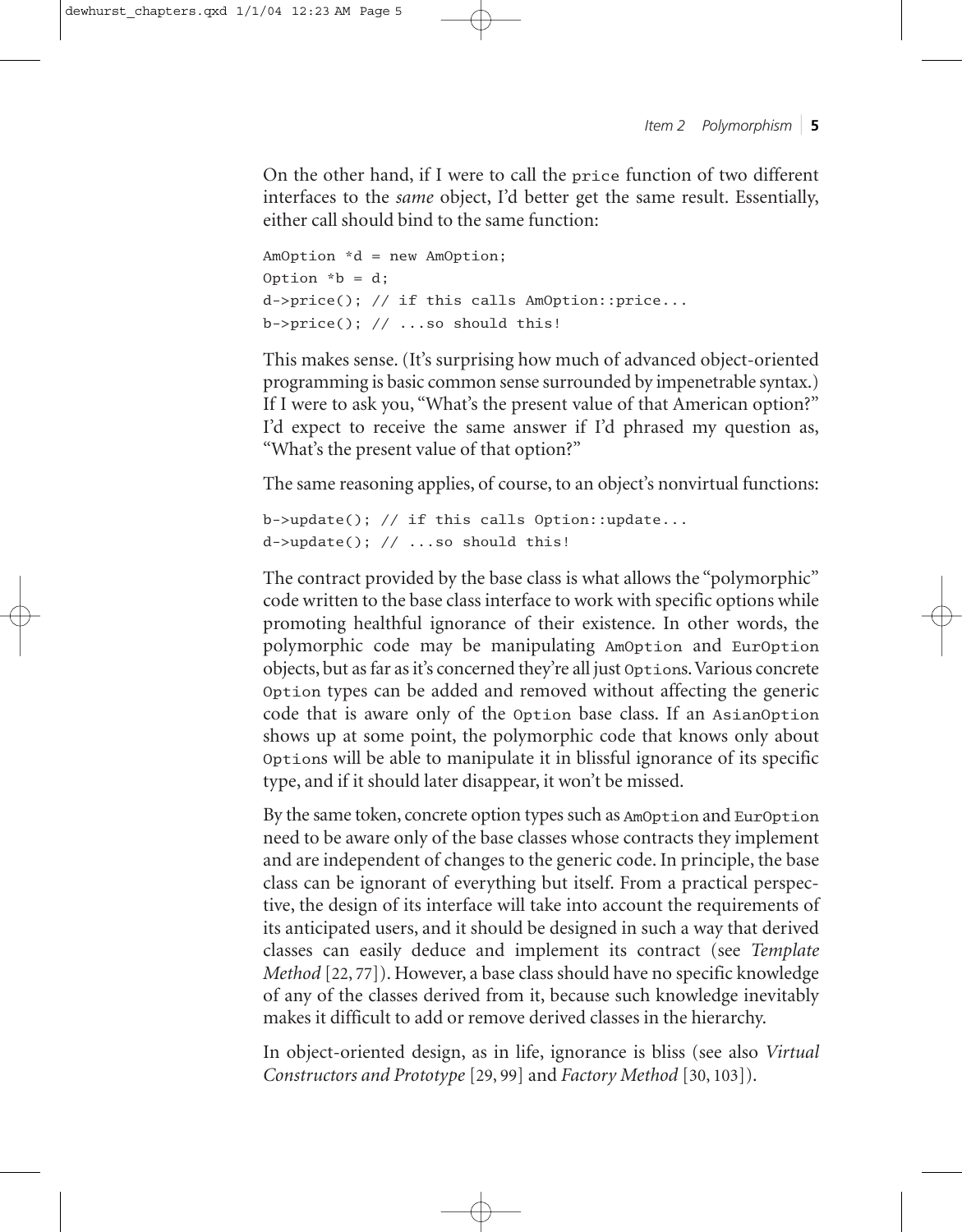dewhurst\_chapters.qxd 1/1/04 12:23 AM Page 40

 $\oplus$ 

 $\oplus$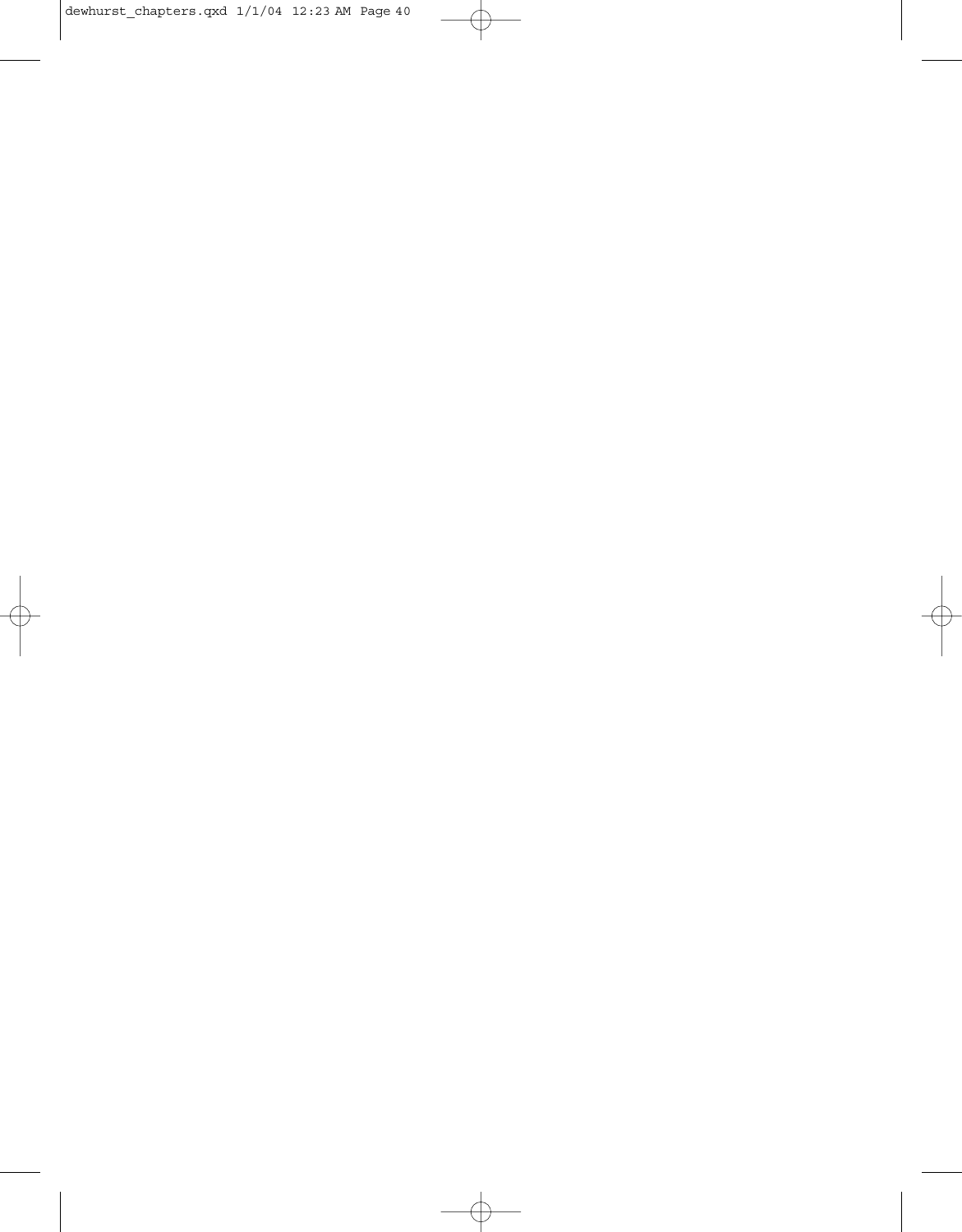# **Item 12** Assignment and Initialization Are Different

Initialization and assignment are different operations, with different uses and different implementations.

Let's get it absolutely straight. Assignment occurs when you assign. All the other copying you run into is initialization, including initialization in a declaration, function return, argument passing, and catching exceptions.

Assignment and initialization are essentially different operations not only because they're used in different contexts but also because they do different things. This difference in operation is not so obvious in the built-in types such as int or double, because, in that case, both assignment and initialization consist simply of copying some bits (but see also *References Are Aliases, Not Pointers* [5, 13]):

```
int a = 12; // initialization, copy 0X000C to a
a = 12; // assignment, copy 0X000C to a
```
However, things can be quite different for user-defined types. Consider the following simple, nonstandard string class:

```
class String {
 public:
    String( const char *init ); // intentionally not explicit!
   ~\simString();
    String( const String &that );
    String &operator =( const String &that );
    String &operator =( const char *str );
    void swap( String &that );
    friend const String // concatenate
        operator +( const String &, const String & );
    friend bool operator <( const String &, const String & );
    //...private:
    String( const char *, const char * ); // computational
```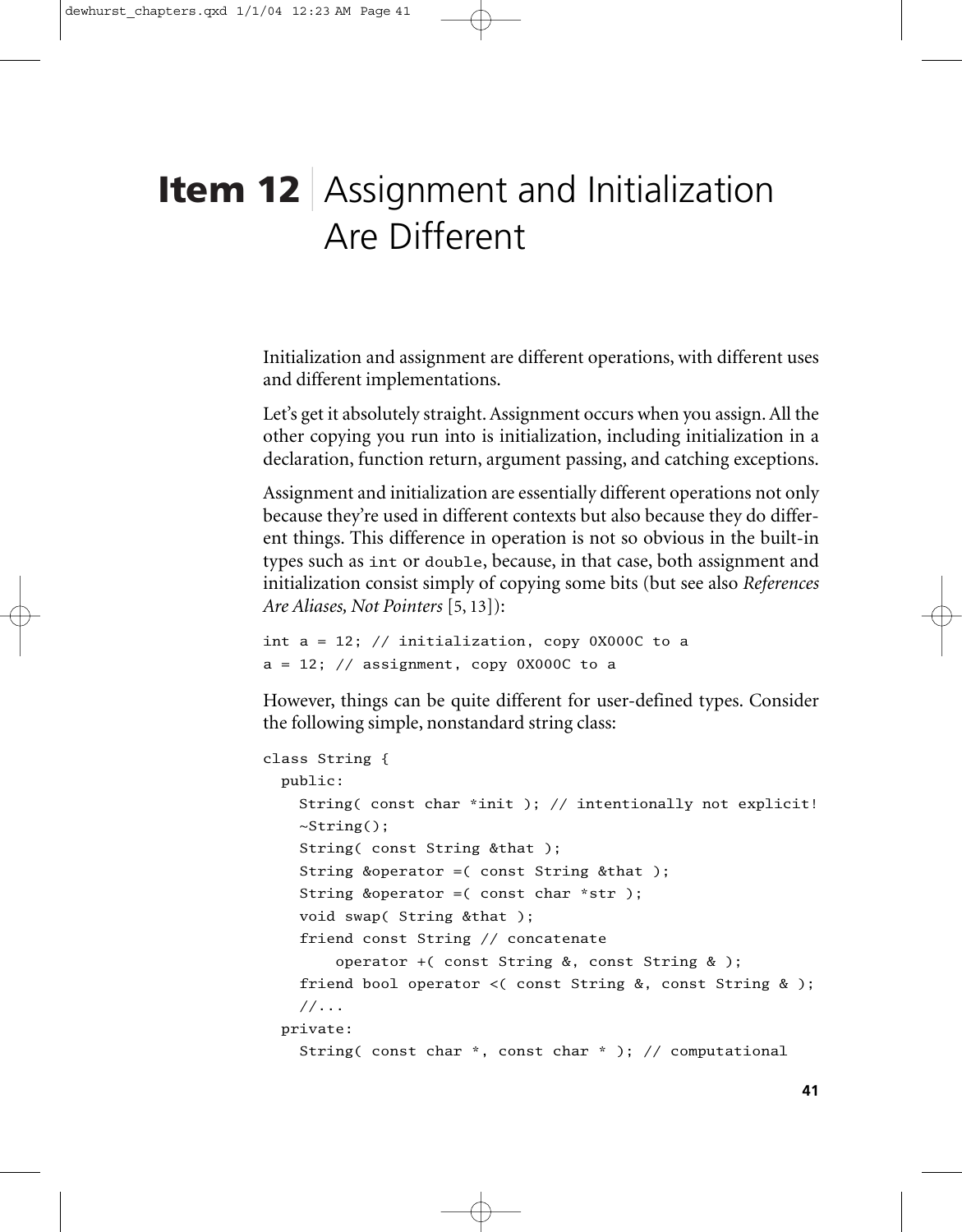**42** ❘ *Item 12 Assignment and Initialization Are Different*

```
char *s_;
};
```
Initializing a String object with a character string is straightforward. We allocate a buffer big enough to hold a copy of the character string and then copy.

```
String::String( const char *init ) {
    if('init') init = "";s_{-} = new char[ strlen(init)+1 ];
    strcpy( s_, init );
}
```
The destructor does what it does:

String::~String() { delete [] s\_; }

Assignment is a somewhat more difficult job than construction:

```
String &String::operator =( const char *str ) {
    if( !str ) str = "";
    char *tmp = strcpy( new char[ strlen(str)+1 ], str );
    delete [] s_;
    s_{-} = tmp;
    return *this;
}
```
An assignment is somewhat like destruction followed by a construction. For a complex user-defined type, the target (left side, or this) must be cleaned up before it is reinitialized with the source (right side, or str). In the case of our String type, the String's existing character buffer must be freed before a new character buffer is attached. See *Exception Safe Functions* [39, 135] for an explanation of the ordering of the statements. (By the way, just about every week somebody reinvents the bright idea of implementing assignment with an explicit destructor call and using placement new to call a constructor. It doesn't always work, and it's not exception safe. Don't do it.)

Because a proper assignment operation cleans up its left argument, one should never perform a user-defined assignment on uninitialized storage:

```
String *names = static_cast<String *>(::operator new( BUFSIZ ));
names[0] = "Sakamoto"; // oops! delete [] uninitialized pointer!
```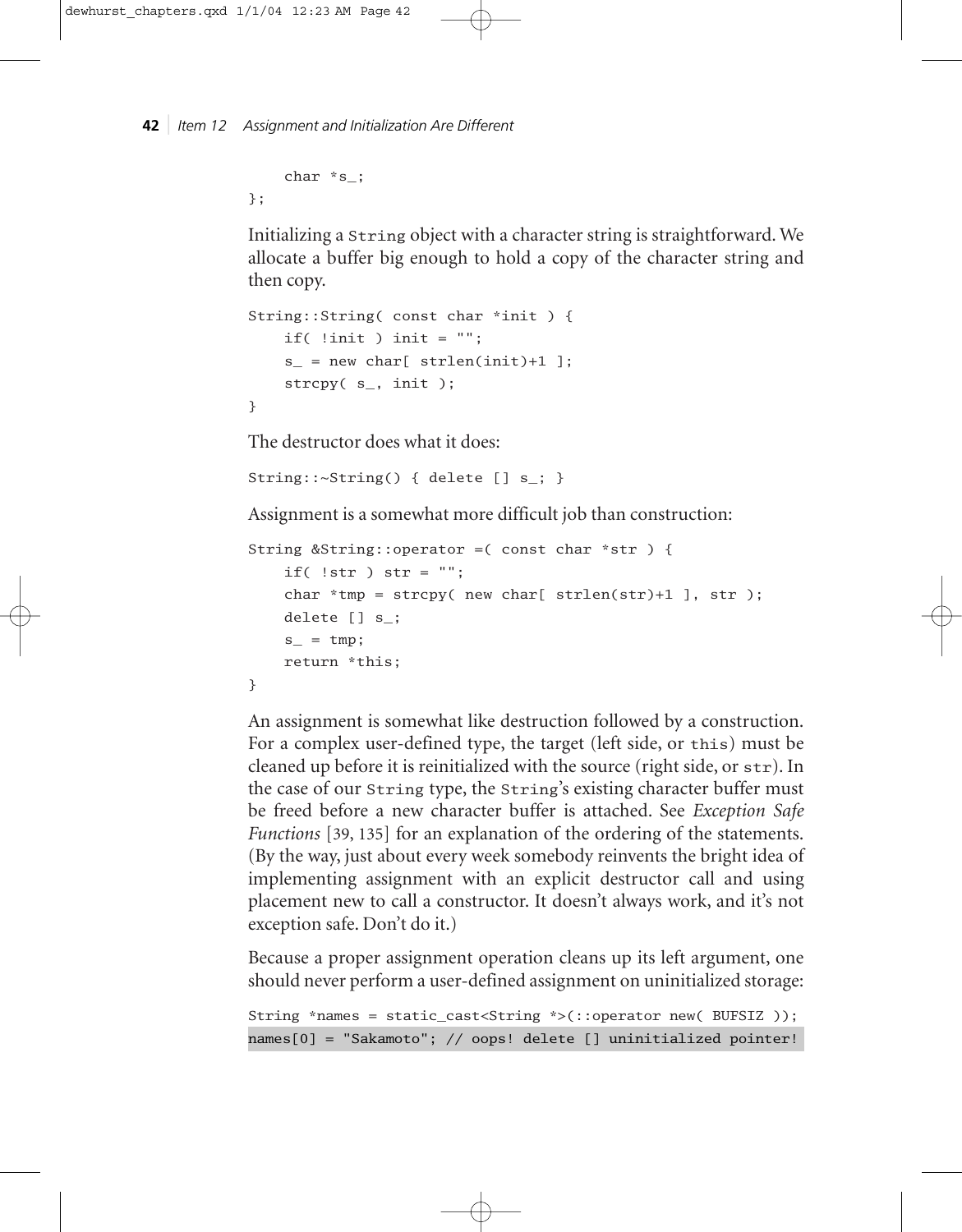In this case, names refers to uninitialized storage because we called operator new directly, avoiding implicit initialization by String's default constructor; names refers to a hunk of memory filled with random bits. When the String assignment operator is called in the second line, it will attempt to perform an array delete on an uninitialized pointer. (See *Placement New* [35, 119] for a safe way to perform an operation similar to such an assignment.)

Because a constructor has less work to do than an assignment operator (in that a constructor can assume it's working with uninitialized storage), an implementation will sometimes employ what's known as a "computational constructor" for efficiency:

```
const String operator +( const String &a, const String &b )
    { return String(a.s_{-}, b.s_{-}); }
```
The two-argument computational constructor is not intended to be part of the interface of the String class, so it's declared to be private.

```
String::String( const char *a, const char *b ) {
    s_{-} = new char[ strlen(a)+strlen(b)+1 ];
    strcat( strcpy( s_ , a ), b);
}
```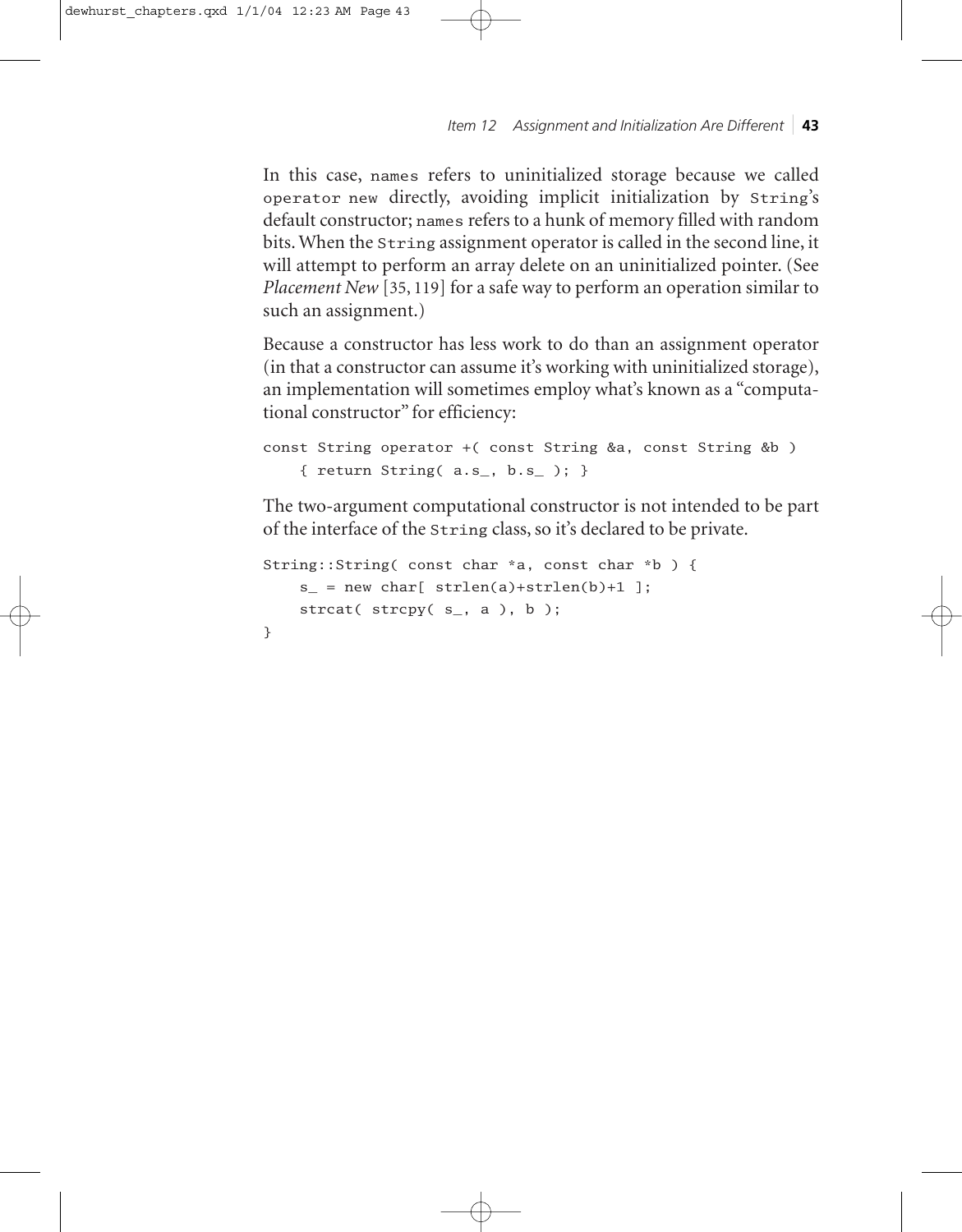dewhurst\_chapters.qxd 1/1/04 12:23 AM Page 44

 $\oplus$ 

 $\oplus$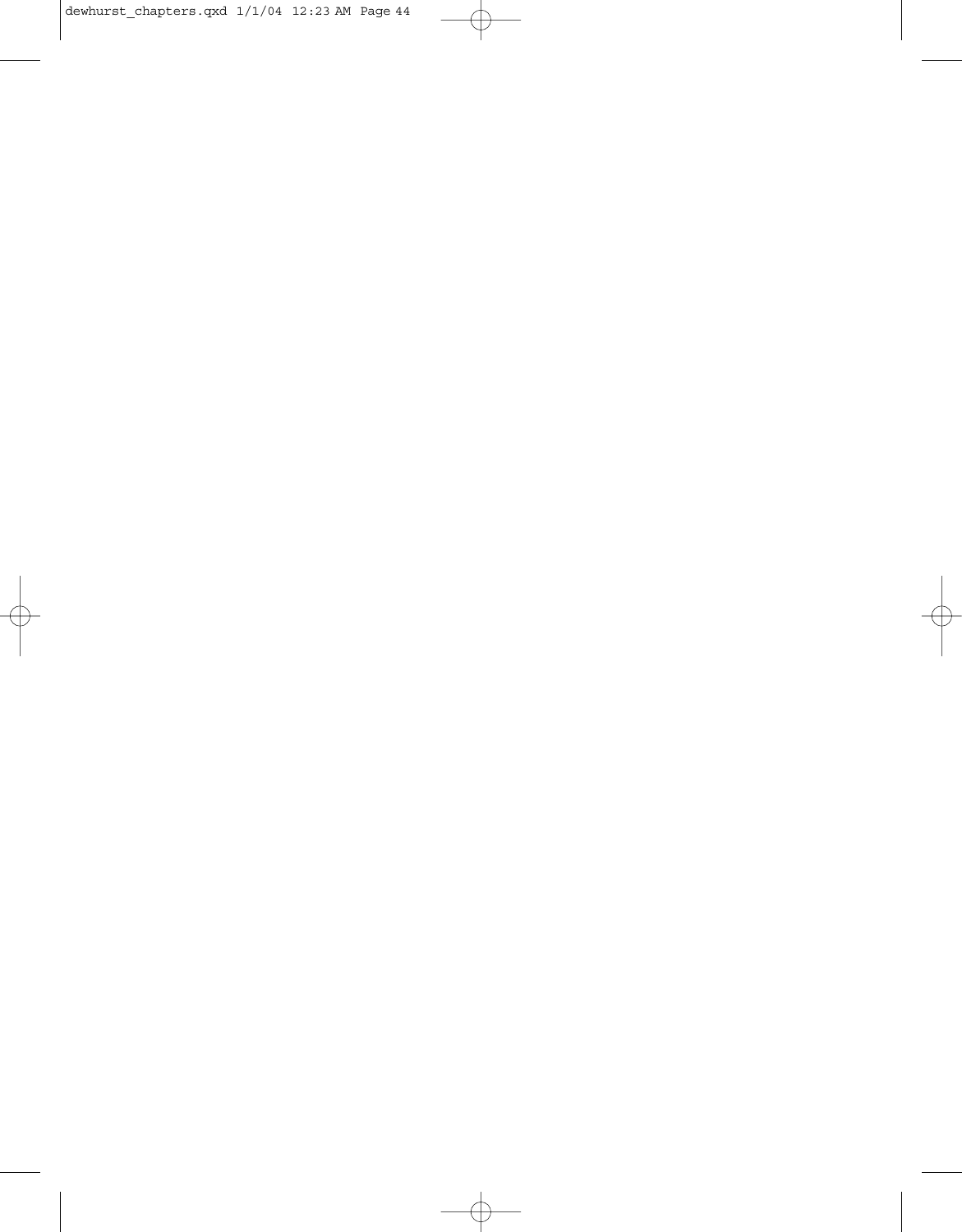# **Item 27** Capability Queries

Most times when an object shows up for work, it's capable of performing as required, because its capabilities are advertised explicitly in its interface. In these cases, we don't ask the object if it can do the job; we just tell it to get to work:

```
class Shape {
  public:
    virtual ~Shape();
    virtual void draw() const = 0;
    1/\ldots};
1/1....
Shape *s = getSomeShape(); // get a shape, and tell it to...s->draw(); // ...get to work!
```
Even though we don't know precisely what type of shape we're dealing with, we know that it is-a Shape and, therefore, can draw itself. This is a simple and efficient—and therefore desirable—state of affairs.

However, life is not always that straightforward. Sometimes an object shows up for work whose capabilities are not obvious. For example, we may have a need for a shape that can be rolled:

```
class Rollable {
  public:
    virtual ~Rollable();
    virtual void roll() = 0;
};
```
A class like Rollable is often called an "interface class" because it specifies an interface only, similar to a Java interface. Typically, such a class has no non-static data members, no declared constructor, a virtual destructor, and a set of pure virtual functions that specify what a Rollable object is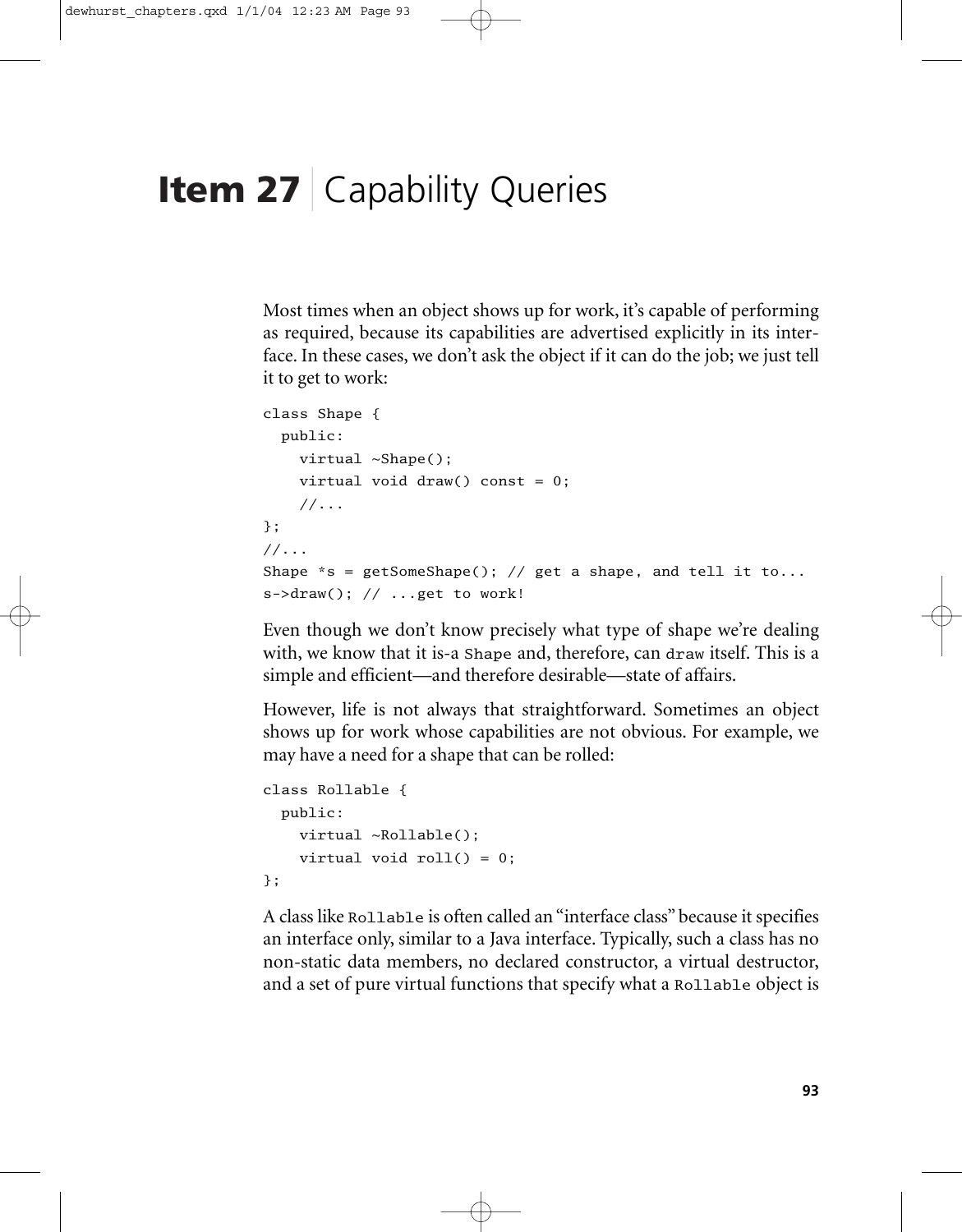## **94** | Item 27 Capability Queries

capable of doing. In this case, we're saying that anything that is-a Rollable can roll. Some shapes can roll; others can't:

```
class Circle : public Shape, public Rollable { // circles roll
    //...void draw() const;
    void roll();
    //...
};
class Square : public Shape { // squares don't
    //...
    void draw() const;
    //...
};
```
Of course, other types of objects in addition to shapes may be rollable:

class Wheel : public Rollable { ... };

Ideally, our code should be partitioned in such a way that we always know whether we are dealing with objects that are Rollable before we attempt to roll them, just as we earlier knew we were dealing with Shapes before we attempted to draw them.

```
vector<Rollable *> rollingStock;
//...
for( vector<Rollable *>::iterator i( rollingstock.begin() );
                                 i != rollingStock.end(); ++i )
    (*i)->roll();
```
Unfortunately, we occasionally run up against situations where we simply do not know if an object has a required capability. In such cases, we are forced to perform a capability query. In C++, a capability query is typically expressed as a dynamic\_cast between unrelated types (see *New Cast Operators* [9, 29]).

```
Shape *s = getSomeShape();
Rollable *roller = dynamic_cast<Rollable *>(s);
```
This use of dynamic\_cast is often called a "cross-cast," because it attempts a conversion across a hierarchy, rather than up or down a hierarchy, as shown in Figure 6.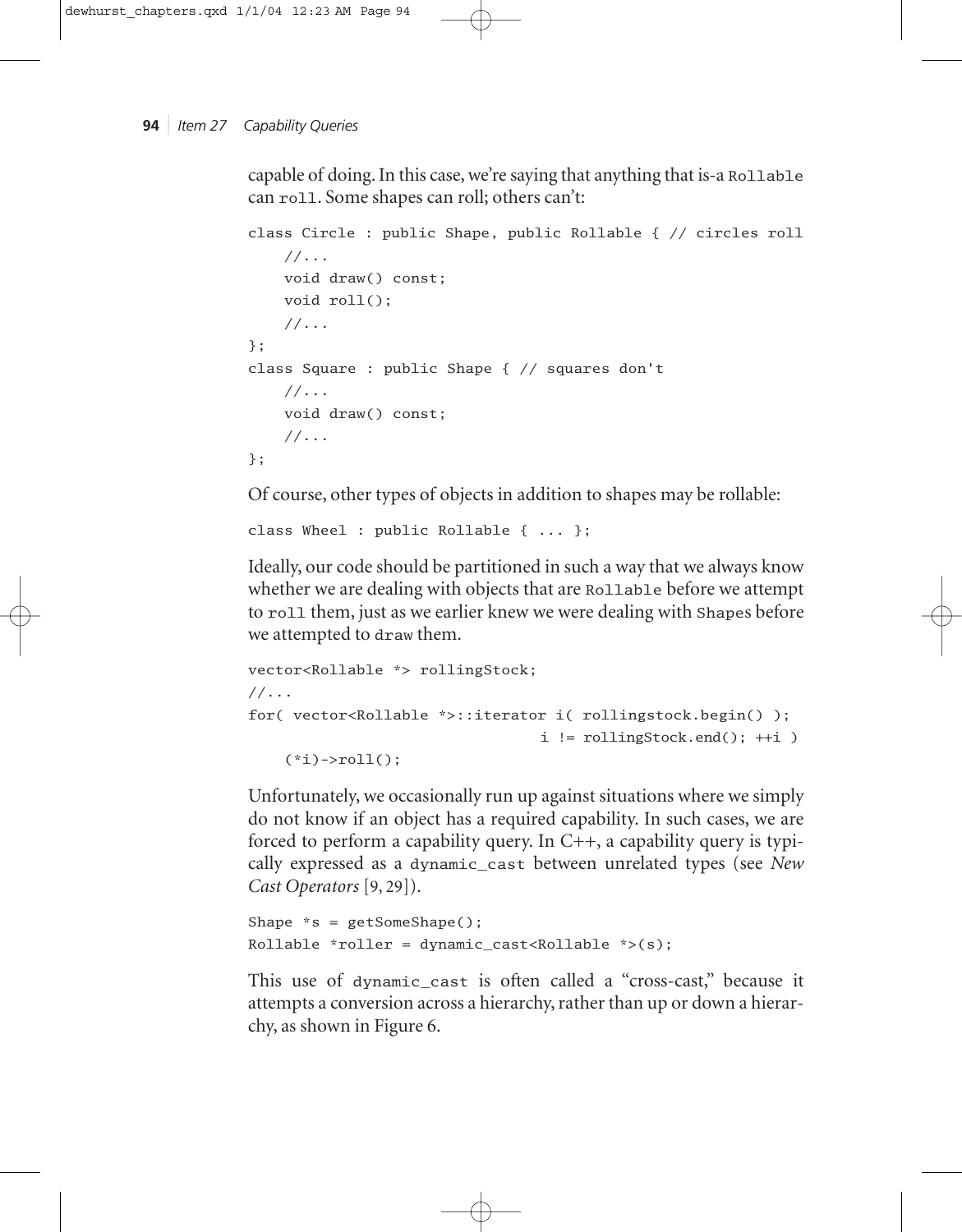

**Figure 6** A capability query: "May I tell this shape to roll?"

If <sup>s</sup> refers to a Square, the dynamic\_cast will fail (result in a null pointer), letting us know that the Shape to which <sup>s</sup> refers is not also Rollable. If <sup>s</sup> refers to a Circle or to some other type of Shape that is also derived from Rollable, then the cast will succeed, and we'll know that we can roll the shape.

```
Shape *s = getSomeShape();
if( Rollable *roller = dynamic_cast<Rollable *>(s) )
   roller->roll();
```
Capability queries are occasionally required, but they tend to be overused. They are often an indicator of bad design, and it's best to avoid making runtime queries about an object's capabilities unless no other reasonable approach is available.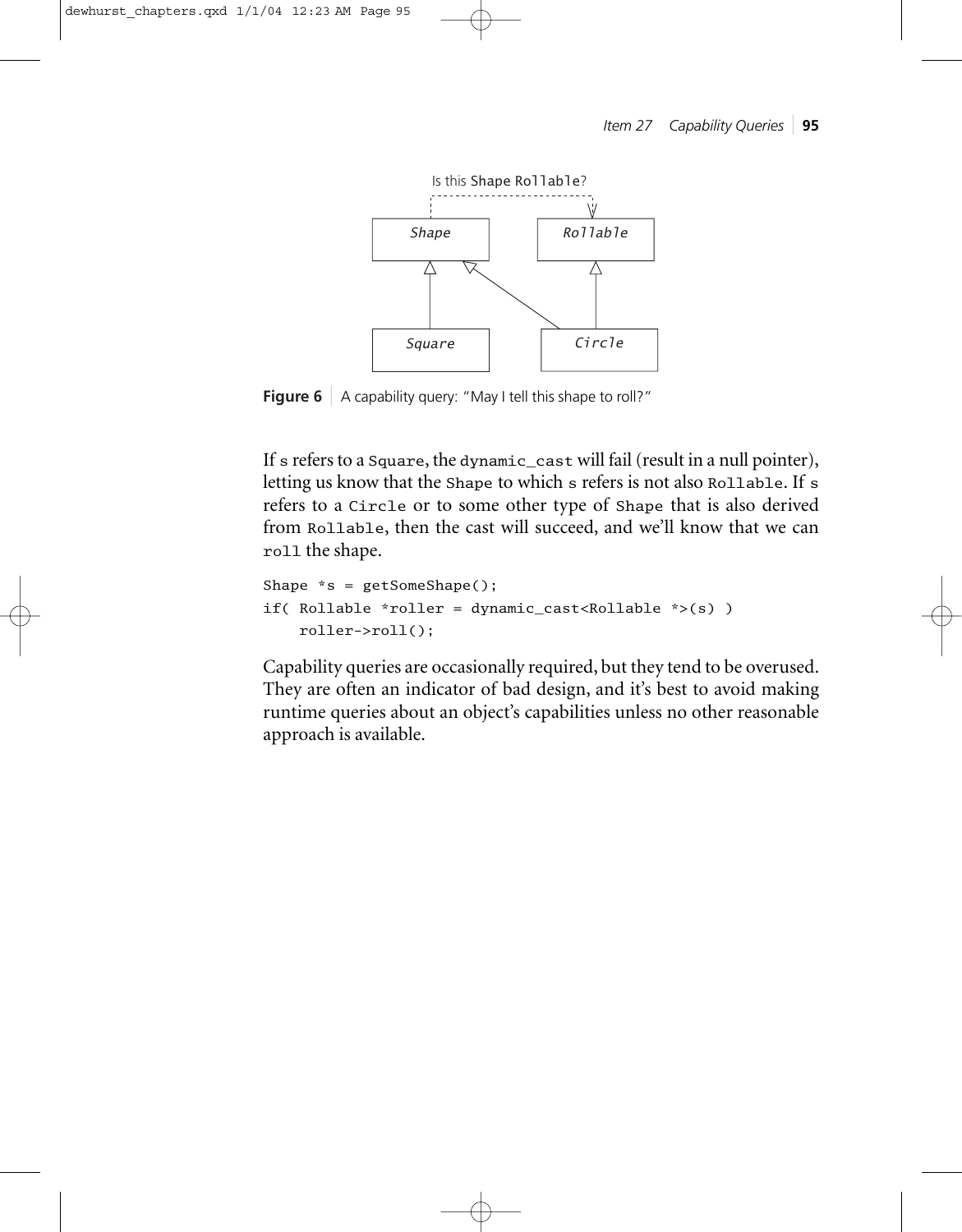dewhurst\_chapters.qxd 1/1/04 12:23 AM Page 96

 $\oplus$ 

 $\oplus$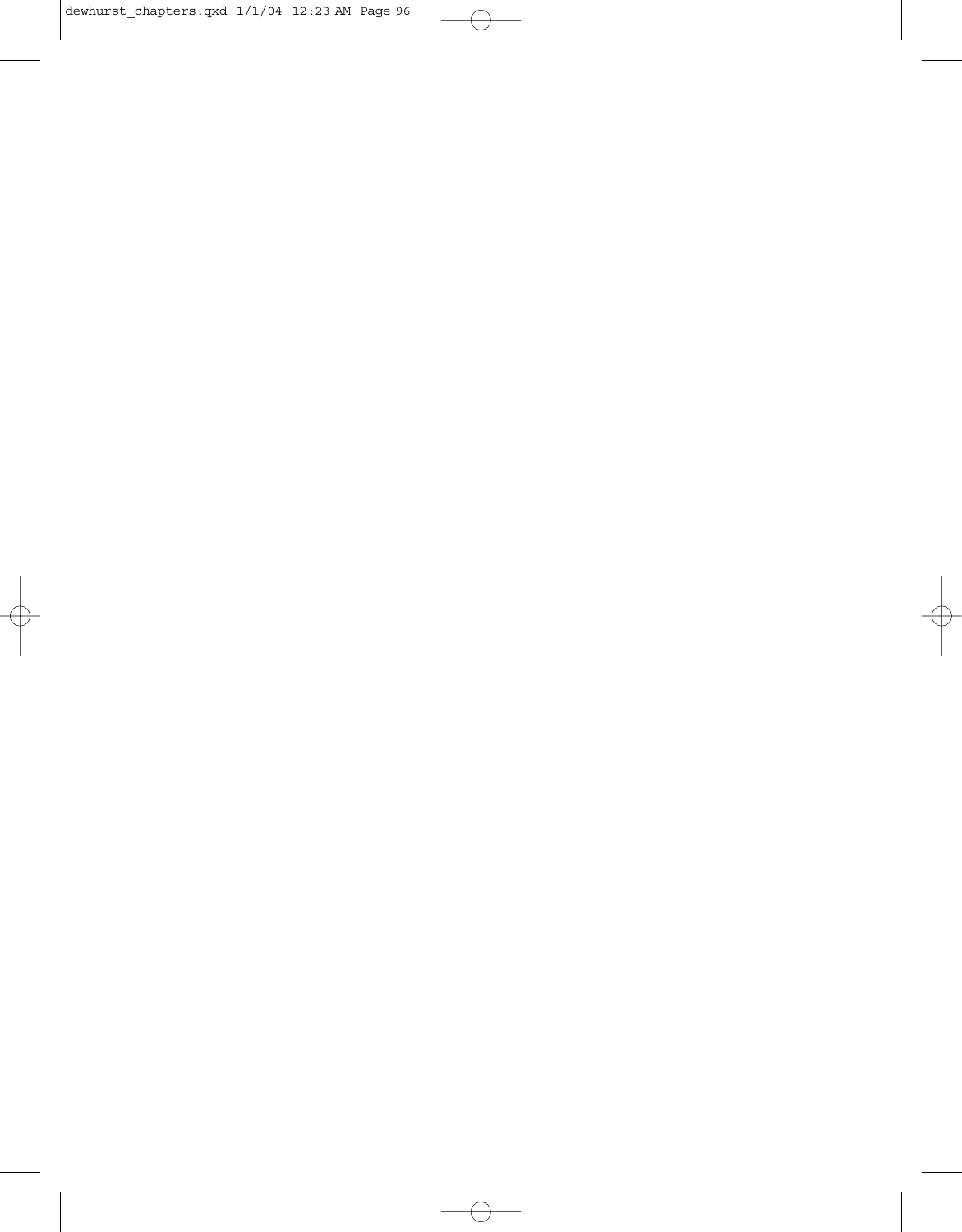# **Item 55** Template Template Parameters

Let's pick up the Stack template we considered in *Specializing for Type Information* [52, 183]. We decided to implement it with a standard deque, which is a pretty good compromise choice of implementation, though in many circumstances a different container would be more efficient or appropriate. We can address this problem by adding an additional template parameter to Stack for the container type used in its implementation.

```
template <typename T, class Cont>
class Stack;
```
For simplicity, let's abandon the standard library (not usually a good idea, by the way) and assume we have available a set of nonstandard container templates: List, Vector, Deque, and perhaps others. Let's also assume these containers are similar to the standard containers but have only a single template parameter for the element type of the container.

Recall that the standard containers actually have at least two parameters: the element type and an allocator type. Containers use allocators to allocate and free their working memory so that this behavior may be customized. In effect, the allocator specifies a memory management policy for the container (see *Policies* [56, 205]). The allocator has a default so it's easy to forget it's there. However, when you instantiate a standard container like vector<int>, you're actually getting vector< int, std::allocator<int> >.

For example, the declaration of our nonstandard List would be

```
template <typename> class List;
```
Notice that we've left out the name of template parameter in the declaration of List, above. Just as with a formal argument name in a function declaration, giving a name to a template parameter in a template declaration is optional. As with a function definition, the name of a template parameter is required only in a template definition and only if the parameter name is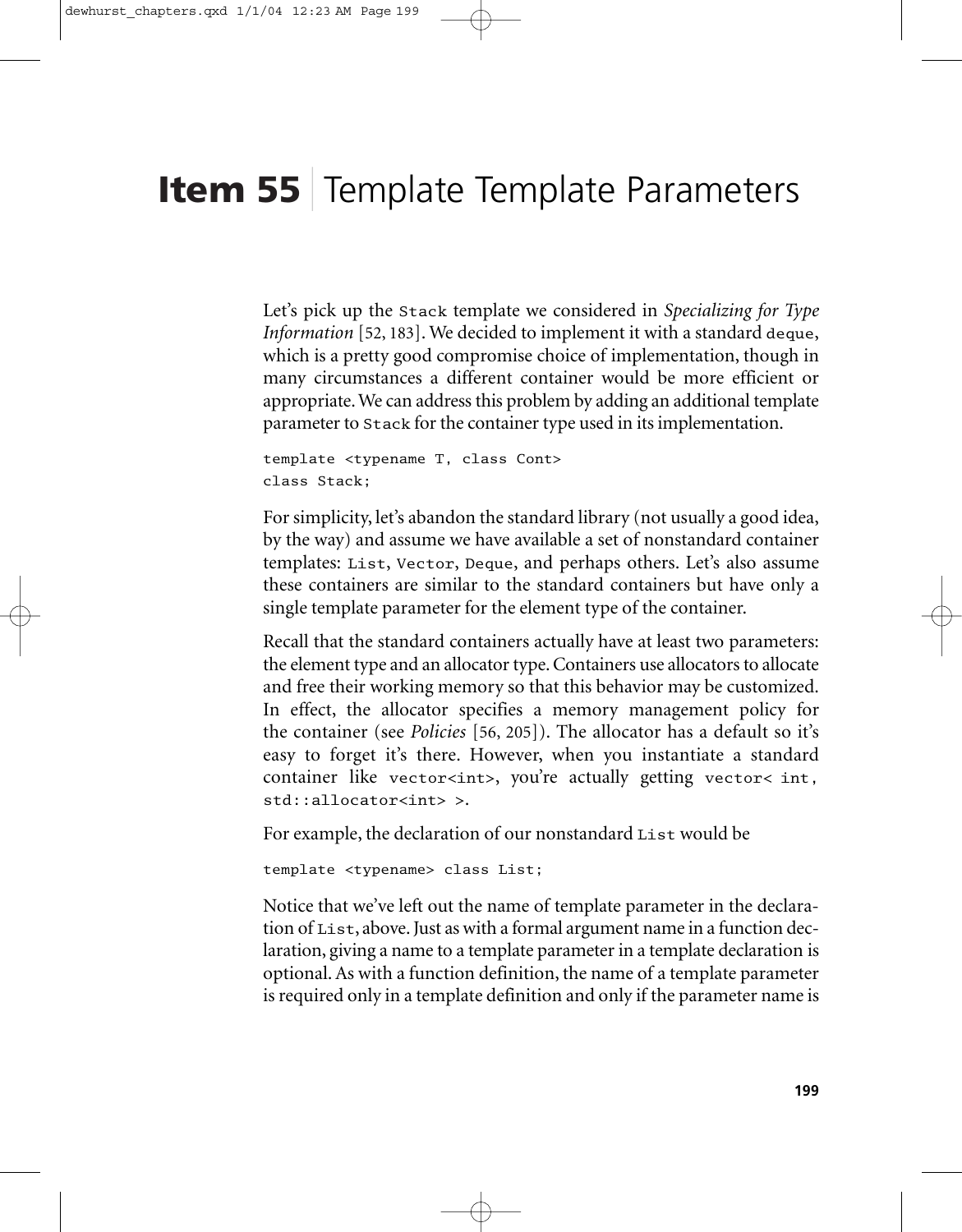#### **200** ❘ *Item 55 Template Template Parameters*

used in the template. However, as with formal arguments in function declarations, it's common to give names to template parameters in template declarations to help document the template.

```
template <typename T, class Cont>
class Stack {
  public:
    ~\simStack();
    void push( const T & );
    //...
  private:
    Cont s_;
};
```
A user of Stack now has to provide two template arguments, an element type and a container type, and the container has to be able to hold objects of the element type.

```
Stack<int, List<int> > aStack1; // OK
Stack<double, List<int> > aStack2; // legal, not OK
Stack<std::string, Deque<char *> > aStack3; // error!
```
The declarations of aStack2 and aStack3 show we have a potential problem in coordination. If the user selects the incorrect type of container for the element type, we'll get a compile-time error (in the case of aStack3, because of the inability to copy a string to a char \*) or a subtle bug (in the case of aStack2, because of loss of precision in copying a double to an int). Additionally, most users of Stack don't want to be bothered with selection of its underlying implementation and will be satisfied with a reasonable default. We can improve the situation by providing a default for the second template parameter.

```
template <typename T, class Cont = Deque<T> >
class Stack {
    //...
};
```
This helps in cases where the user of a Stack is willing to accept a Deque implementation or doesn't particularly care about the implementation.

```
Stack<int> aStack1; // container is Deque<int>
Stack<double> aStack2; // container is Deque<double>
```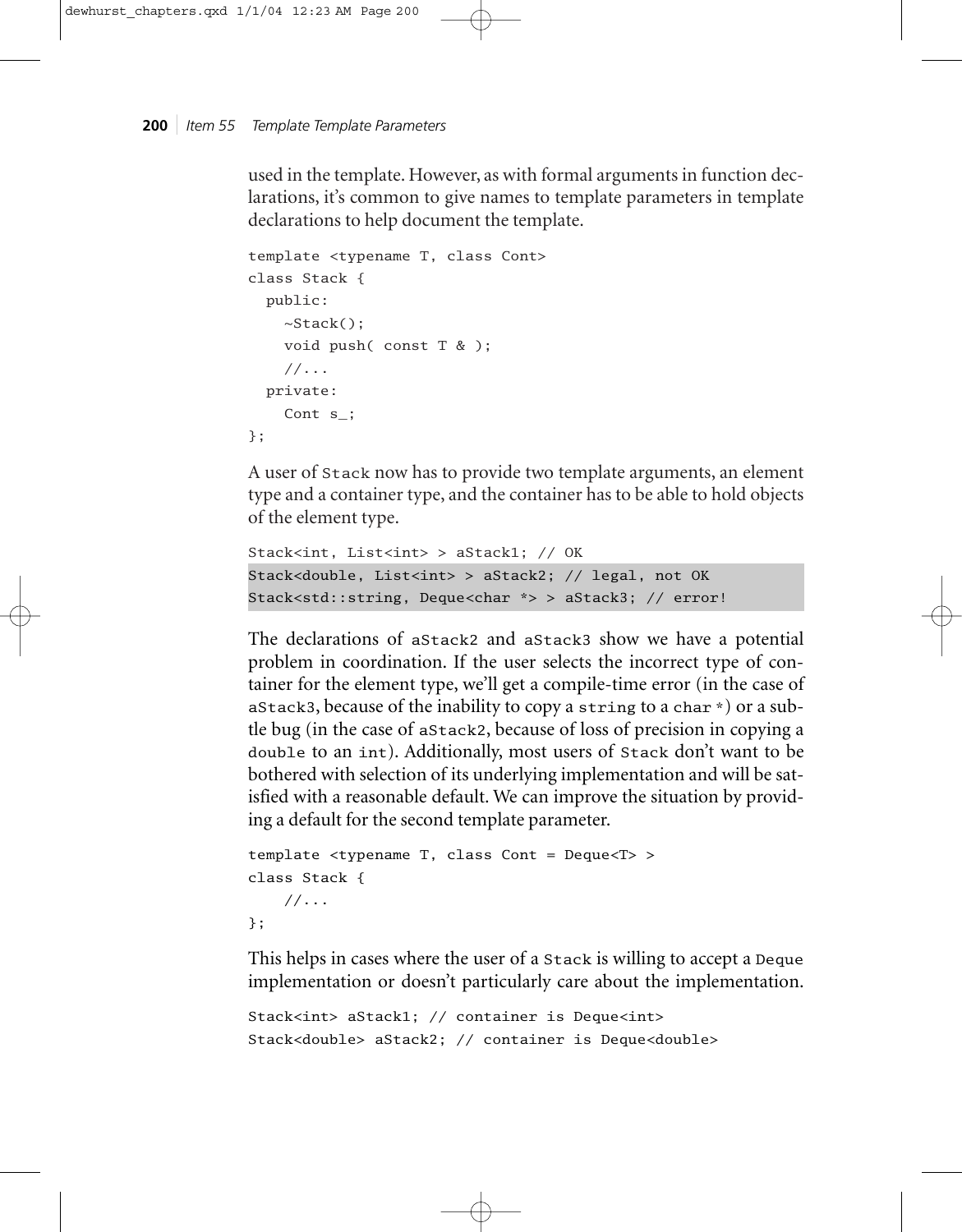This is more or less the approach employed by the standard container adapters stack, queue, and priority\_queue.

std::stack<int> stds; // container is // deque< int, allocator<int> >

This approach is a good compromise of convenience for the casual user of the Stack facility and of flexibility for the experienced user to employ any (legal and effective) kind of container to hold the Stack's elements.

However, this flexibility comes at a cost in safety. It's still necessary to coordinate the types of element and container in other specializations, and this requirement of coordination opens up the possibility of miscoordination.

```
Stack<int, List<int> > aStack3;
Stack<int, List<unsigned> > aStack4; // oops!
```
Let's see if we can improve safety and still have reasonable flexibility. A template can take a parameter that is itself the name of a template. These parameters have the pleasingly repetitious name of template template parameters.

```
template <typename T, template <typename> class Cont>
class Stack;
```
This new template parameter list for Stack looks unnerving, but it's not as bad as it appears. The first parameter, <sup>T</sup>, is old hat. It's just the name of a type. The second parameter, Cont, is a template template parameter. It's the name of a class template that has a single type name parameter. Note that we didn't give a name to the type name parameter of Cont, although we could have:

template <typename T, template <typename ElementType> class Cont> class Stack;

However, such a name (ElementType, above) can serve only as documentation, similar to a formal argument name in a function declaration. These names are commonly omitted, but you should feel free to use them where you think they improve readability. Conversely, we could take the opportunity to reduce readability to a minimum by eliminating all technically unnecessary names in the declaration of Stack:

template <typename, template <typename> class> class Stack;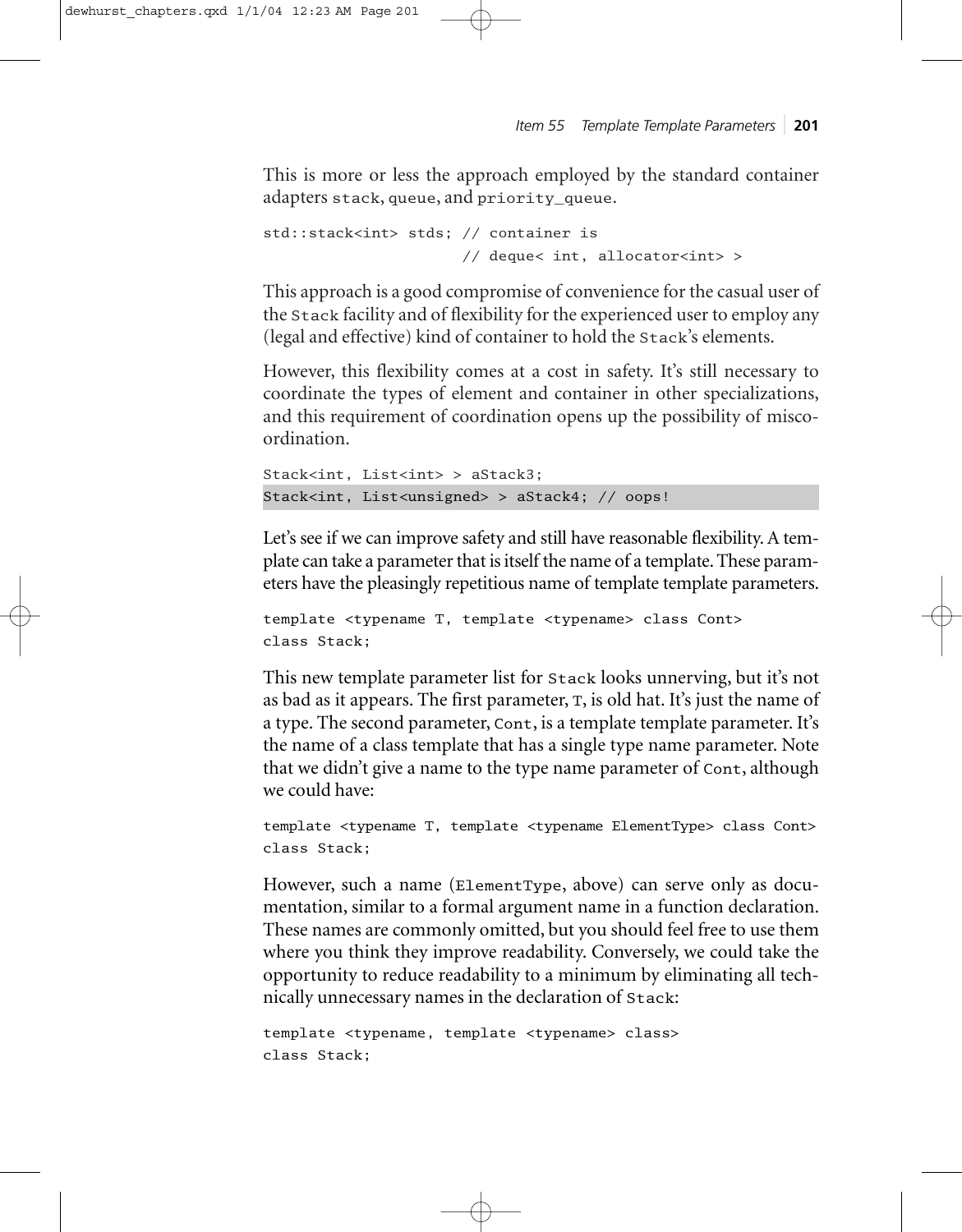## **202** ❘ *Item 55 Template Template Parameters*

But compassion for the readers of our code does impose constraints on such practices, even if the C++ language does not.

The Stack template uses its type name parameter to instantiate its template template parameter. The resulting container type is used to implement the Stack:

```
template <typename T, template <typename> class Cont>
class Stack {
    //...private:
    Cont<T>s_{-};
};
```
This approach allows coordination between element and container to be handled by the implementation of the Stack itself, rather than in all the various code that specializes Stack. This single point of specialization reduces the possibility of miscoordination between the element type and the container used to hold the elements.

```
Stack<int, List> aStack1;
Stack<std::string,Deque> aStack2;
```
For additional convenience, we can employ a default for the template template argument:

```
template <typename T, template <typename> class Cont = Deque>
class Stack {
    1/1....
};
1/1....
Stack<int> aStack1; // use default: Cont is Deque
Stack<std::string,List> aStack2; // Cont is List
```
This is often a good approach for dealing with coordination of a set of arguments to a template and a template that is to be instantiated with the arguments.

It's common to confuse template template parameters with type name parameters that just happen to be generated from templates. For example, consider the following class template declaration:

```
template <class Cont> class Wrapper1;
```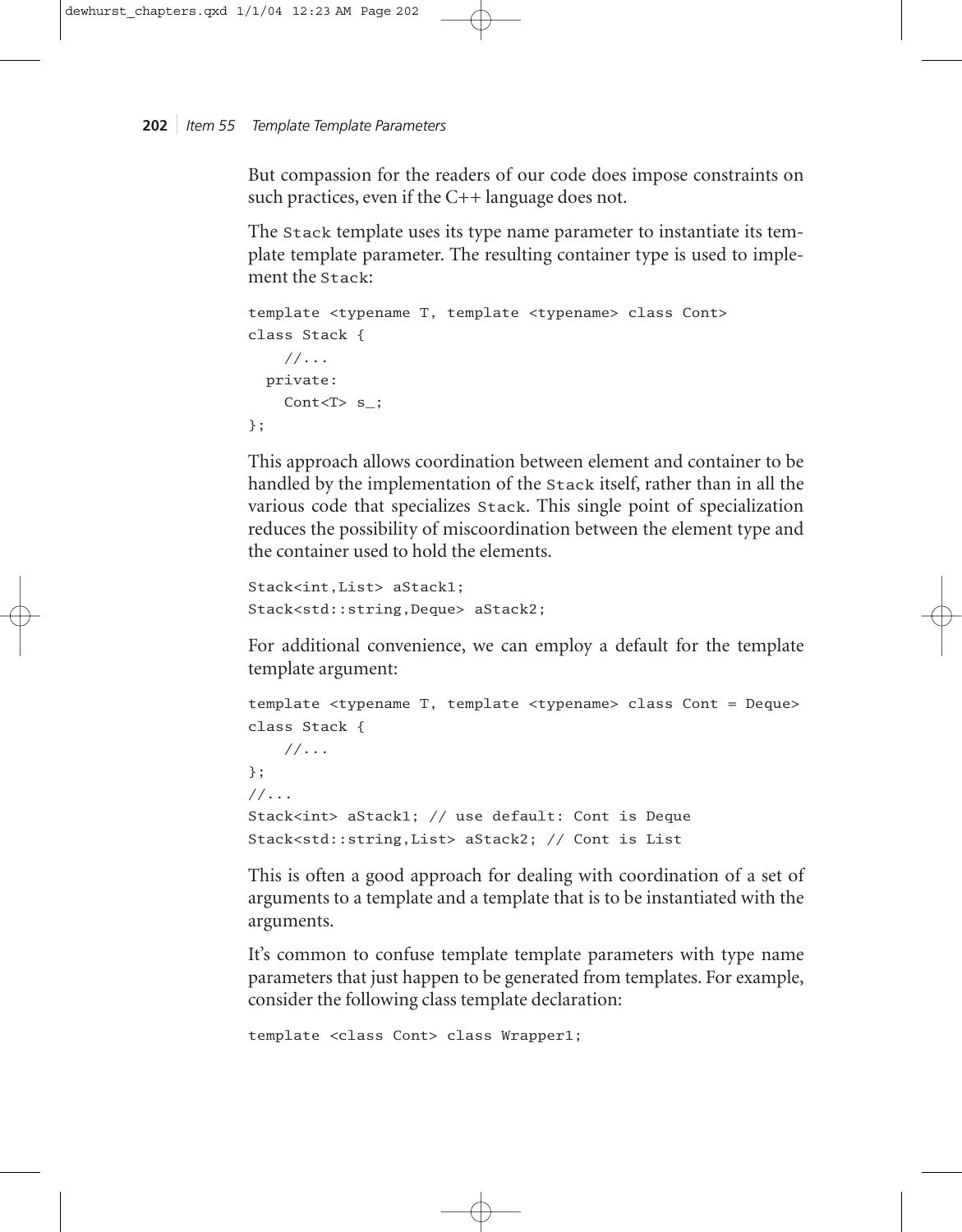*Item 55 Template Template Parameters* ❘ **203**

The Wrapper1 template needs a type name for its template argument. (We used the keyword class instead of typename in the declaration of the Cont parameter of Wrapper1 to tell the readers of our code that we're expecting a class or struct rather than an arbitrary type, but it's all the same to the compiler. In this context typename and class mean exactly the same thing technically. See *Optional Keywords* [63, 231].) That type name could be generated from a template, as in  $W$ rapper1<List<int>>, but List<int> is still just a class name, even though it was generated from a template.

```
Wrapper1< List<int> > w1; // fine, List<int> is a type name
Wrapper1< std::list<int> > w2; // fine, list<int> is a type
Wrapper1<List> w3; // error! List is a template name
```
Alternatively, consider the following class template declaration:

template <template <typename> class Cont> class Wrapper2;

The Wrapper2 template needs a template name for its template argument, and not just any template name. The declaration says that the template must take a single type argument.

```
Wrapper2<List> w4; // fine, List is a template one type
Wrapper2< List<int> > w5; // error! List<int> isn't a template
Wrapper2<std::list> w6; // error! std::list takes 2+ arguments
```
If we want to have a chance at being able to specialize with a standard container, we have to do the following:

```
template <template <typename Element,
    class Allocator> class Cont>
class Wrapper3;
```
or equivalently:

```
template <template <typename,typename> class Cont>
class Wrapper3;
```